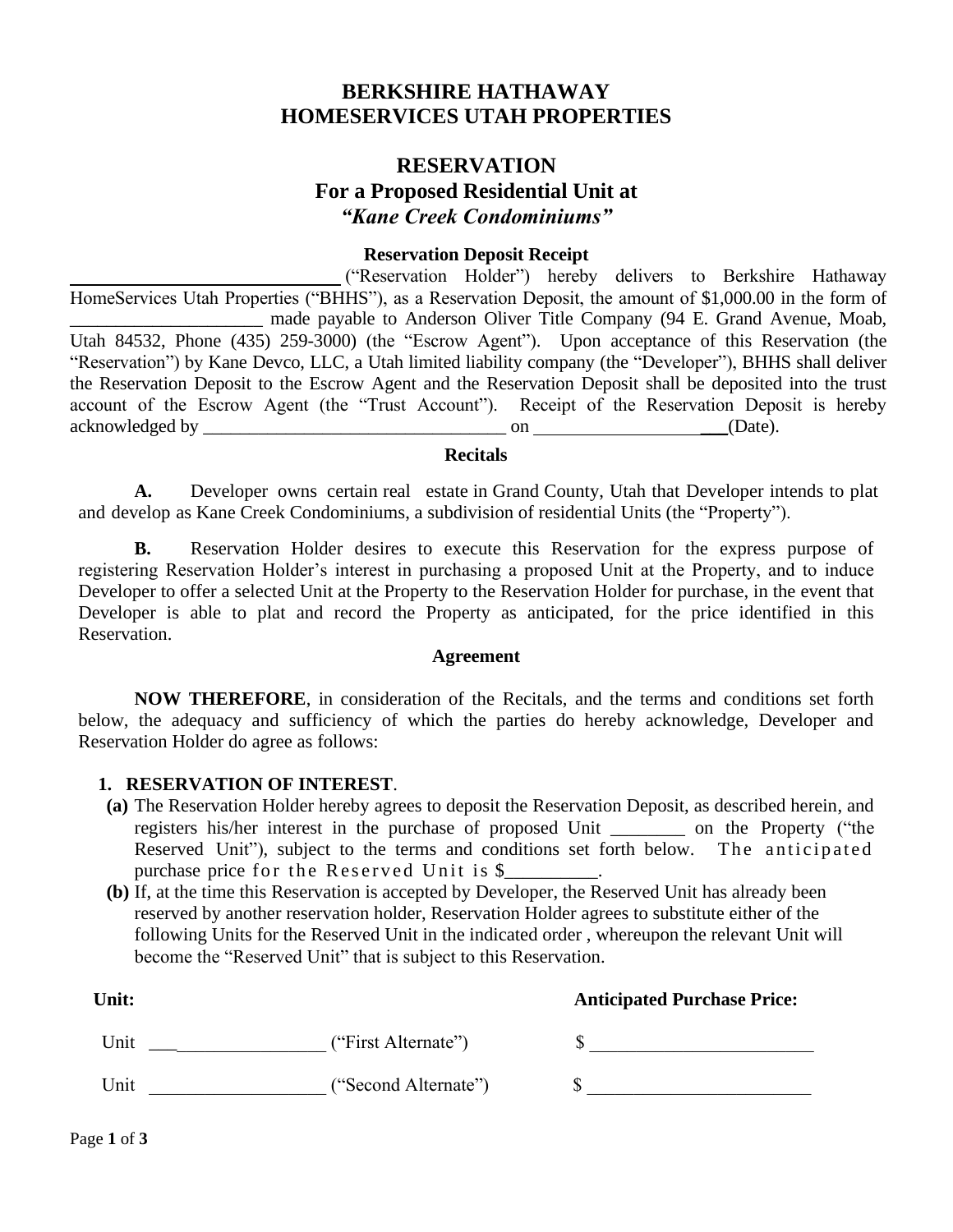- **(c)** Developer may receive multiple reservation requests for the alternate Units listed above. As such, Developer makes no representation or guaranty that such alternate Units will be available for sale. Except for the Reserved Unit and the designated alternate Units, any change in the designation of the Reserved Unit to which this Reservation applies shall only be effective upon Developer and Reservation Holder designating a substitute Unit in a separate written amendment to this Reservation.
- **2. THIS RESERVATION IS NOT BINDING, IN ANY WAY, ON EITHER PARTY. YOU ARE NOT ESTABLISHING A LEGAL RIGHT OR CLAIM TO ANY UNIT OR PURCHASE PRICE BY SIGNING THIS RESERVATION AGREEMENT.** The Reservation Holder may terminate this Reservation, for any reason or for no reason, by mailing or delivering written notice of cancellation to Developer. Upon receipt of such notification from Reservation Holder, the Escrow Agent is authorized and directed to return the Reservation Deposit to Reservation Holder within five (5) business days thereof without further authorization from the Developer or BHHS; whereupon Reservation Holder will have no further rights or obligations under this Reservation.
- **3. CONTRACT DEADLINE.** Developer anticipates recordation of the Final Plat for the Property on or before April 1, 2021; however, that date is not binding upon Developer. Upon recordation of the Final Plat for the Property, Developer intends to provide the Reservation Holder with: 1) a *Notice of Plat Recordation;* 2) a Real Estate Purchase Contract ("REPC") for the Reserved Unit; and 3) the documents describing the Property and the Reserved Unit ("Seller's Disclosures")*.* Upon issuance of the *Notice of Plat Recordation*, the REPC, and the Seller's Disclosures to the Reservation Holder, the Reservation Holder shall then have fourteen (14) calendar days (the "Contract Deadline") to execute and return the REPC to BHHS. In the event that the Reservation Holder elects to execute and return the REPC for the Reserved Unit to BHHS by the Contract Deadline and in a form acceptable to Developer, the Escrow Holder is authorized and directed to release the Reservation Deposit to BHHS for deposit by BHHS into its real estate trust account, where the deposited funds shall be treated as Earnest Money subject to the terms of the REPC for the Reserved Unit. IF THE RESERVATION HOLDER DOES NOT SIGN AND RETURN THE REPC BY THE CONTRACT DEADLINE, THE RESERVATION HOLDER SHALL BE DEEMED TO HAVE ELECTED NOT TO PURCHASE THE RESERVED UNIT; whereupon the Escrow Agent is authorized and directed to return the Reservation Deposit to Reservation Holder and Reservation Holder shall have no further rights or obligations under this Reservation without further authorization from Developer or BHHS or otherwise.**DISCLOSURE OF AGENCY AND PROCURING CAUSE.** The Developer is represented by Rachel Moody, a BHHS agent. Unless the Reservation Holder is represented by some other realtor licensed by the Utah Division of Real Estate at the time of execution of this Reservation, then the BHHS agent identified above shall be deemed to be the procuring cause of the Reservation Holder's purchase of the Reserved Unit, if such a purchase occurs. If the Reservation Holder is separately represented by another Utah realtor at this time, the Reservation Holder identifies that agent as (Name of Utah Agent) who is affiliated with

(Name of Utah Real Estate Brokerage).

**4. RESERVATION FUNDING QUESTIONNAIRE.** In connection with submitting this Reservation to Developer, Reservation Holder agrees to complete and comply with the "Reservation Funding Questionnaire" set forth below. Reservation Holder acknowledges and agrees that the Reservation Funding Questionnaire is required and forms an integral part of this Reservation.